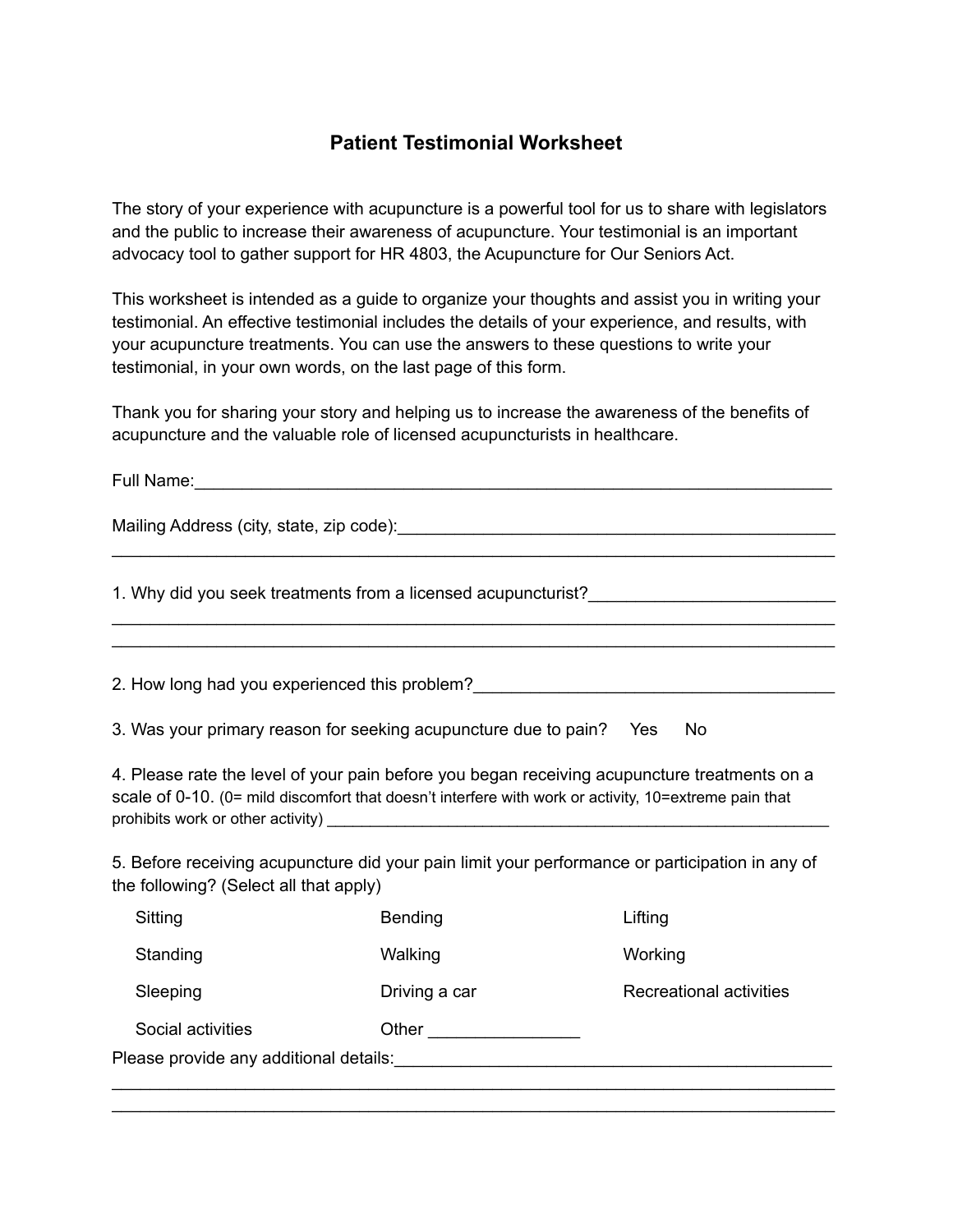6. Were you taking pain medications previous to acupuncture treatments? If so, has the amount, frequency, or type of pain medications needed to control your pain changed since receiving your acupuncture treatments? Please list the medication(s) and the frequency that you were taking the medication(s) before and after acupuncture treatments.

\_\_\_\_\_\_\_\_\_\_\_\_\_\_\_\_\_\_\_\_\_\_\_\_\_\_\_\_\_\_\_\_\_\_\_\_\_\_\_\_\_\_\_\_\_\_\_\_\_\_\_\_\_\_\_\_\_\_\_\_\_\_\_\_\_\_\_\_\_\_\_\_\_\_\_ \_\_\_\_\_\_\_\_\_\_\_\_\_\_\_\_\_\_\_\_\_\_\_\_\_\_\_\_\_\_\_\_\_\_\_\_\_\_\_\_\_\_\_\_\_\_\_\_\_\_\_\_\_\_\_\_\_\_\_\_\_\_\_\_\_\_\_\_\_\_\_\_\_\_\_

7. Please rate the level of your pain since receiving acupuncture on a scale of 0-10. (0= mild discomfort that doesn't interfere with work or activity, 10=extreme pain that prohibits work or other activity)

8. Since receiving acupuncture did you experience improvements in your performance or ability to participate in any of the following? (Select all that apply)

 $\_$  ,  $\_$  ,  $\_$  ,  $\_$  ,  $\_$  ,  $\_$  ,  $\_$  ,  $\_$  ,  $\_$  ,  $\_$  ,  $\_$  ,  $\_$  ,  $\_$  ,  $\_$  ,  $\_$  ,  $\_$  ,  $\_$  ,  $\_$  ,  $\_$  ,  $\_$ 

| Sitting                                | Bending       | Lifting                 |  |  |  |  |
|----------------------------------------|---------------|-------------------------|--|--|--|--|
| Standing                               | Walking       | Working                 |  |  |  |  |
| Sleeping                               | Driving a car | Recreational activities |  |  |  |  |
| Social activities                      | Other         |                         |  |  |  |  |
| Please provide any additional details: |               |                         |  |  |  |  |
|                                        |               |                         |  |  |  |  |

9. Are there any other ways that your acupuncture treatments have improved the quality of your  $\blacksquare$ life?

\_\_\_\_\_\_\_\_\_\_\_\_\_\_\_\_\_\_\_\_\_\_\_\_\_\_\_\_\_\_\_\_\_\_\_\_\_\_\_\_\_\_\_\_\_\_\_\_\_\_\_\_\_\_\_\_\_\_\_\_\_\_\_\_\_\_\_\_\_\_\_\_\_\_\_\_ \_\_\_\_\_\_\_\_\_\_\_\_\_\_\_\_\_\_\_\_\_\_\_\_\_\_\_\_\_\_\_\_\_\_\_\_\_\_\_\_\_\_\_\_\_\_\_\_\_\_\_\_\_\_\_\_\_\_\_\_\_\_\_\_\_\_\_\_\_\_\_\_\_\_\_\_

\_\_\_\_\_\_\_\_\_\_\_\_\_\_\_\_\_\_\_\_\_\_\_\_\_\_\_\_\_\_\_\_\_\_\_\_\_\_\_\_\_\_\_\_\_\_\_\_\_\_\_\_\_\_\_\_\_\_\_\_\_\_\_\_\_\_\_\_\_\_\_\_\_\_\_\_

10. Was the cost of acupuncture treatments covered by your insurance? Yes No

11. Did the cost of treatment prevent you from completing the recommended number of treatments? Yes No

12. Are you currently enrolled in one of these Medicare plans?

| <b>Traditional Medicare</b> | Medicare Advantage | Not enrolled in Medicare |
|-----------------------------|--------------------|--------------------------|
|-----------------------------|--------------------|--------------------------|

13. Is there anything else you would like to share about your experience, or the results, of your acupuncture treatments?\_\_\_\_\_\_\_\_\_\_\_\_\_\_\_\_\_\_\_\_\_\_\_\_\_\_\_\_\_\_\_\_\_\_\_\_\_\_\_\_\_\_\_\_\_\_\_\_\_\_\_\_\_\_\_\_

\_\_\_\_\_\_\_\_\_\_\_\_\_\_\_\_\_\_\_\_\_\_\_\_\_\_\_\_\_\_\_\_\_\_\_\_\_\_\_\_\_\_\_\_\_\_\_\_\_\_\_\_\_\_\_\_\_\_\_\_\_\_\_\_\_\_\_\_\_\_\_\_\_\_\_\_ \_\_\_\_\_\_\_\_\_\_\_\_\_\_\_\_\_\_\_\_\_\_\_\_\_\_\_\_\_\_\_\_\_\_\_\_\_\_\_\_\_\_\_\_\_\_\_\_\_\_\_\_\_\_\_\_\_\_\_\_\_\_\_\_\_\_\_\_\_\_\_\_\_\_\_\_ \_\_\_\_\_\_\_\_\_\_\_\_\_\_\_\_\_\_\_\_\_\_\_\_\_\_\_\_\_\_\_\_\_\_\_\_\_\_\_\_\_\_\_\_\_\_\_\_\_\_\_\_\_\_\_\_\_\_\_\_\_\_\_\_\_\_\_\_\_\_\_\_\_\_\_\_ \_\_\_\_\_\_\_\_\_\_\_\_\_\_\_\_\_\_\_\_\_\_\_\_\_\_\_\_\_\_\_\_\_\_\_\_\_\_\_\_\_\_\_\_\_\_\_\_\_\_\_\_\_\_\_\_\_\_\_\_\_\_\_\_\_\_\_\_\_\_\_\_\_\_\_\_